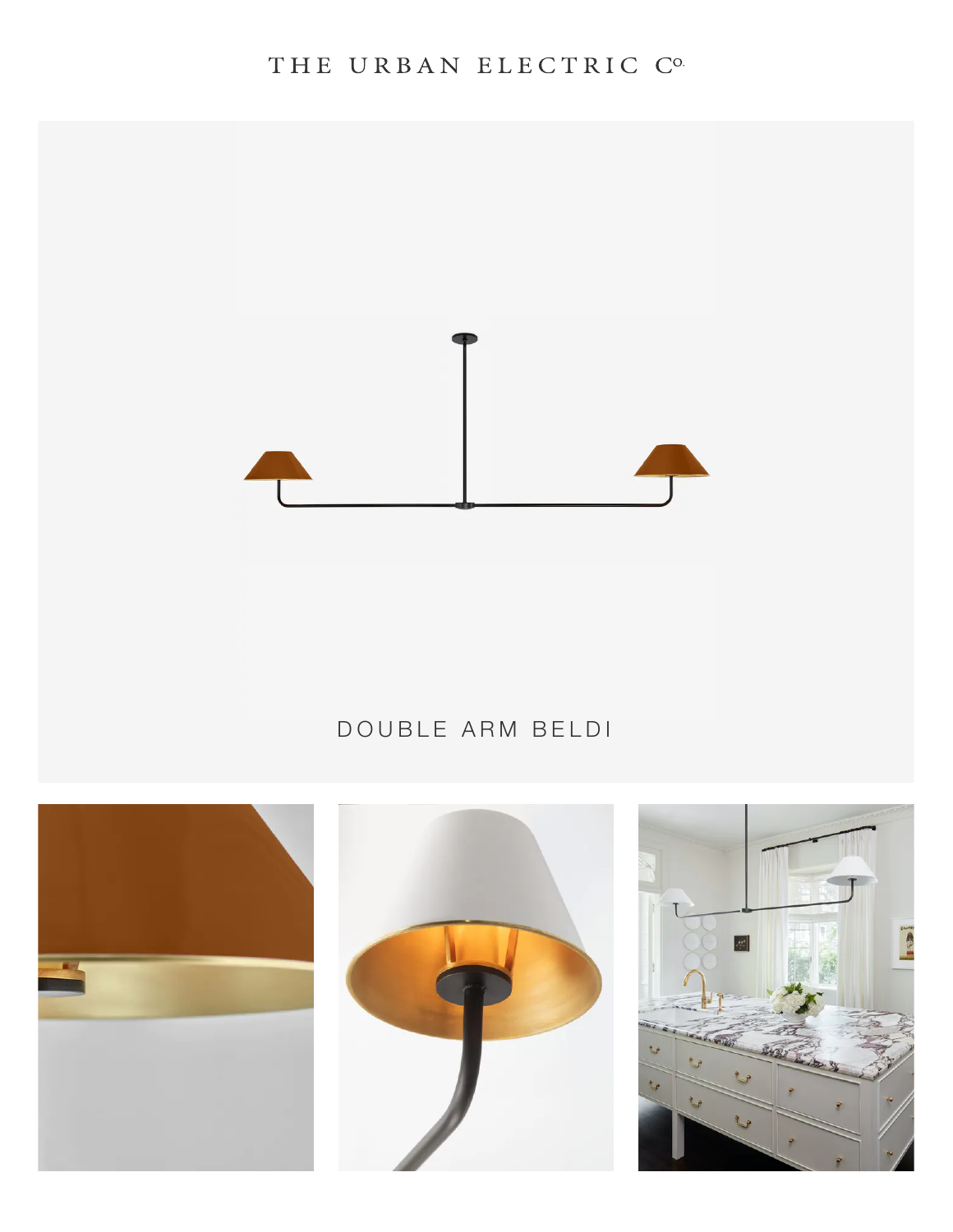#### HANG SMALL - METAL NK-1331HS

## DIMENSIONS Width 36in Height 10.5in Depth 14.5in X 6.25in Y 50in

### MOUNTING

| Recommended<br>Installers | 2           |
|---------------------------|-------------|
| Weight                    | 5lbs        |
| Canopy                    | 5.5in dia   |
| Junction Box              | 4in oct/rnd |



### LAMP / WIRING

Max Wattage (2) 60W S

Ships with complimentary LED bulbs



#### RATING







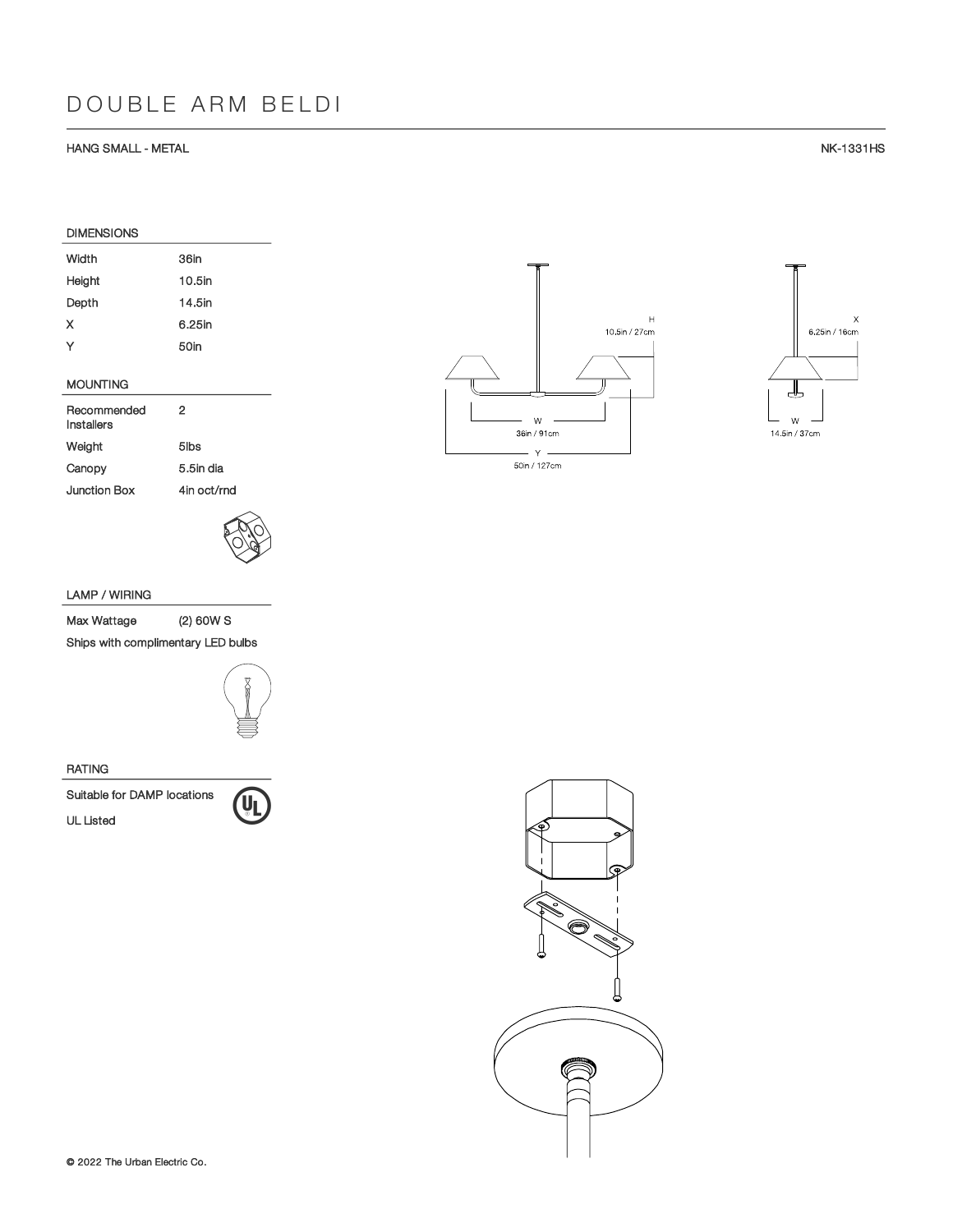#### HANG SMALL - LINEN NK-1332HS

## DIMENSIONS Width 36in Height 10.5in Depth 14.5in X 6.25in Y 50in

### MOUNTING

| Recommended<br>Installers | 2           |
|---------------------------|-------------|
| Weight                    | 5lbs        |
| Canopy                    | 5.5in dia   |
| Junction Box              | 4in oct/rnd |



### LAMP / WIRING

Max Wattage (2) 60W S

Ships with complimentary LED bulbs



#### RATING

Suitable for DAMP locations<br>UL Listed







 $\bar{H}$ 

10.5in / 27cm

 $\bar{\mathsf{W}}$ 

36in / 91cm  $\bar{\bf y}$  . 50in / 127cm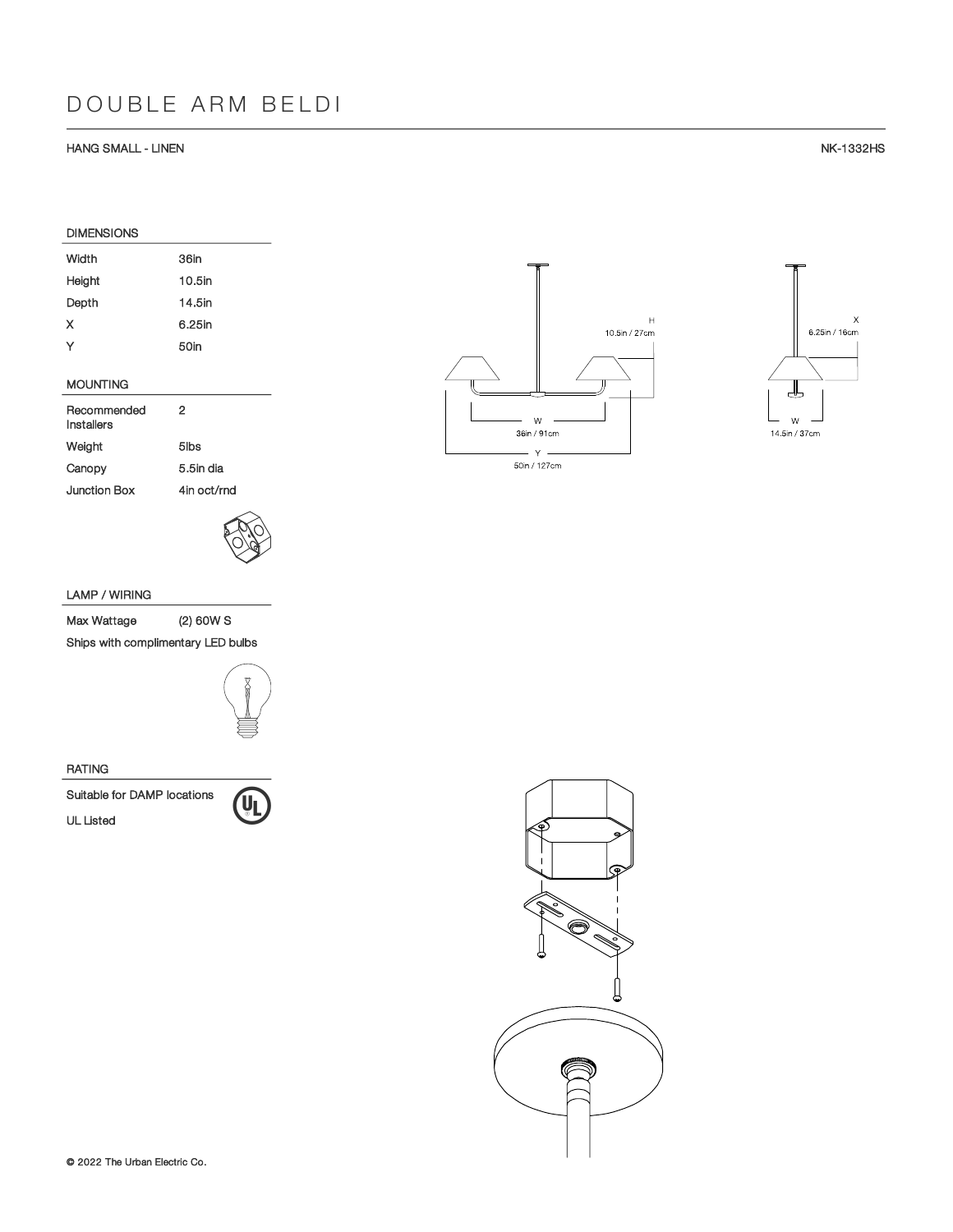#### HANG REGULAR - METAL NK-1331HR

| <b>DIMENSIONS</b> |           |
|-------------------|-----------|
| Width             | 48in      |
| Height            | $10.5$ in |
| Depth             | 14.5in    |
| х                 | 6.25in    |
| Y                 | 62in      |
|                   |           |
| <b>MOUNTING</b>   |           |

| Recommended<br>Installers | 2           |
|---------------------------|-------------|
| Weight                    | 10lbs       |
| Canopy                    | 5.5in dia   |
| Junction Box              | 4in oct/rnd |



### LAMP / WIRING

Max Wattage (2) 60W S

Ships with complimentary LED bulbs



#### RATING







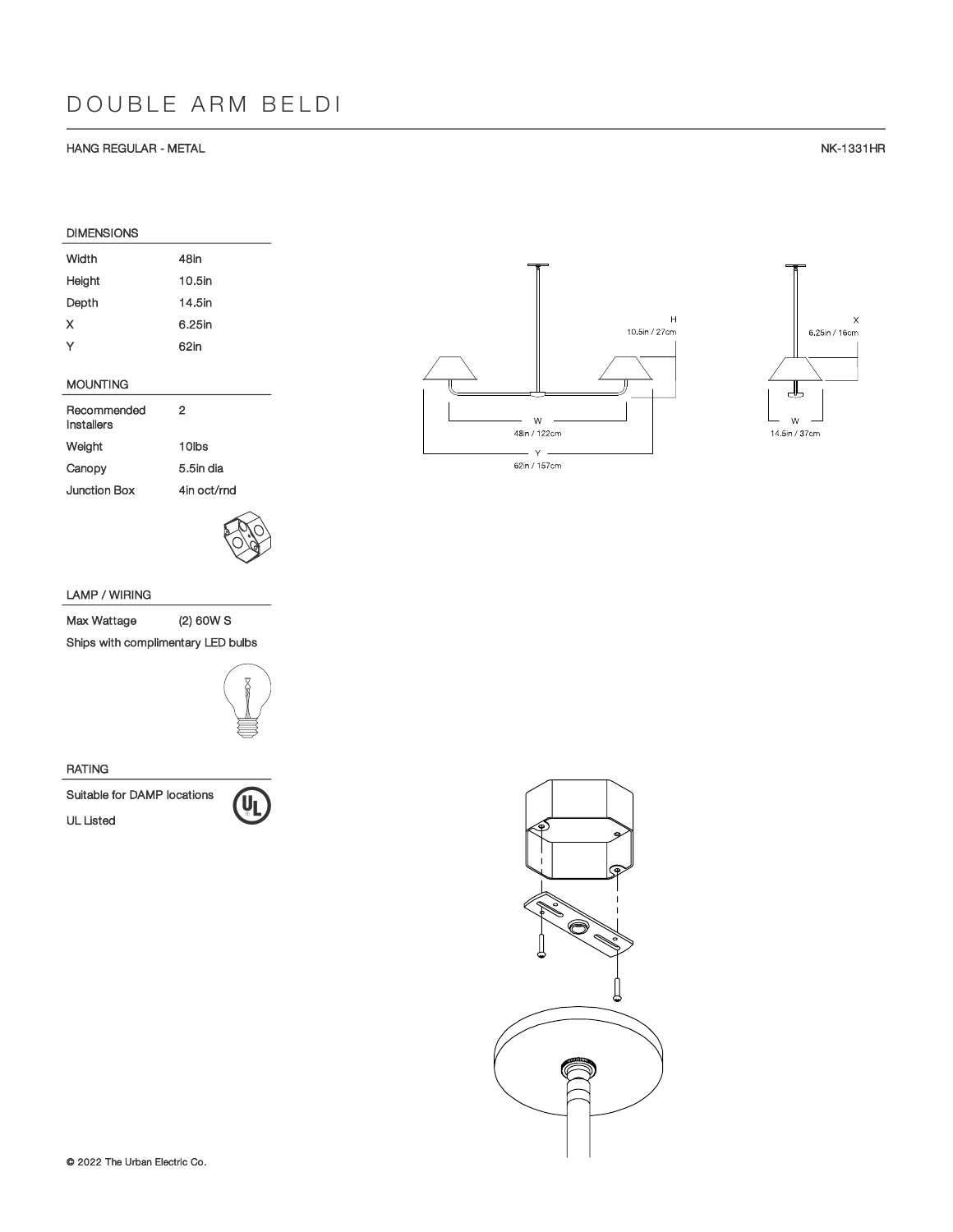#### HANG REGULAR - LINEN NK-1332HR

| <b>DIMENSIONS</b> |        |
|-------------------|--------|
| Width             | 48in   |
| Height            | 10.5in |
| Depth             | 14.5in |
| x                 | 6.25in |
| Y                 | 62in   |
|                   |        |
| <b>MOUNTING</b>   |        |
|                   |        |

| Recommended<br>Installers | 2           |
|---------------------------|-------------|
| Weight                    | 10lbs       |
| Canopy                    | 5.5in dia   |
| Junction Box              | 4in oct/rnd |



### LAMP / WIRING

Max Wattage (2) 60W S

Ships with complimentary LED bulbs



#### RATING







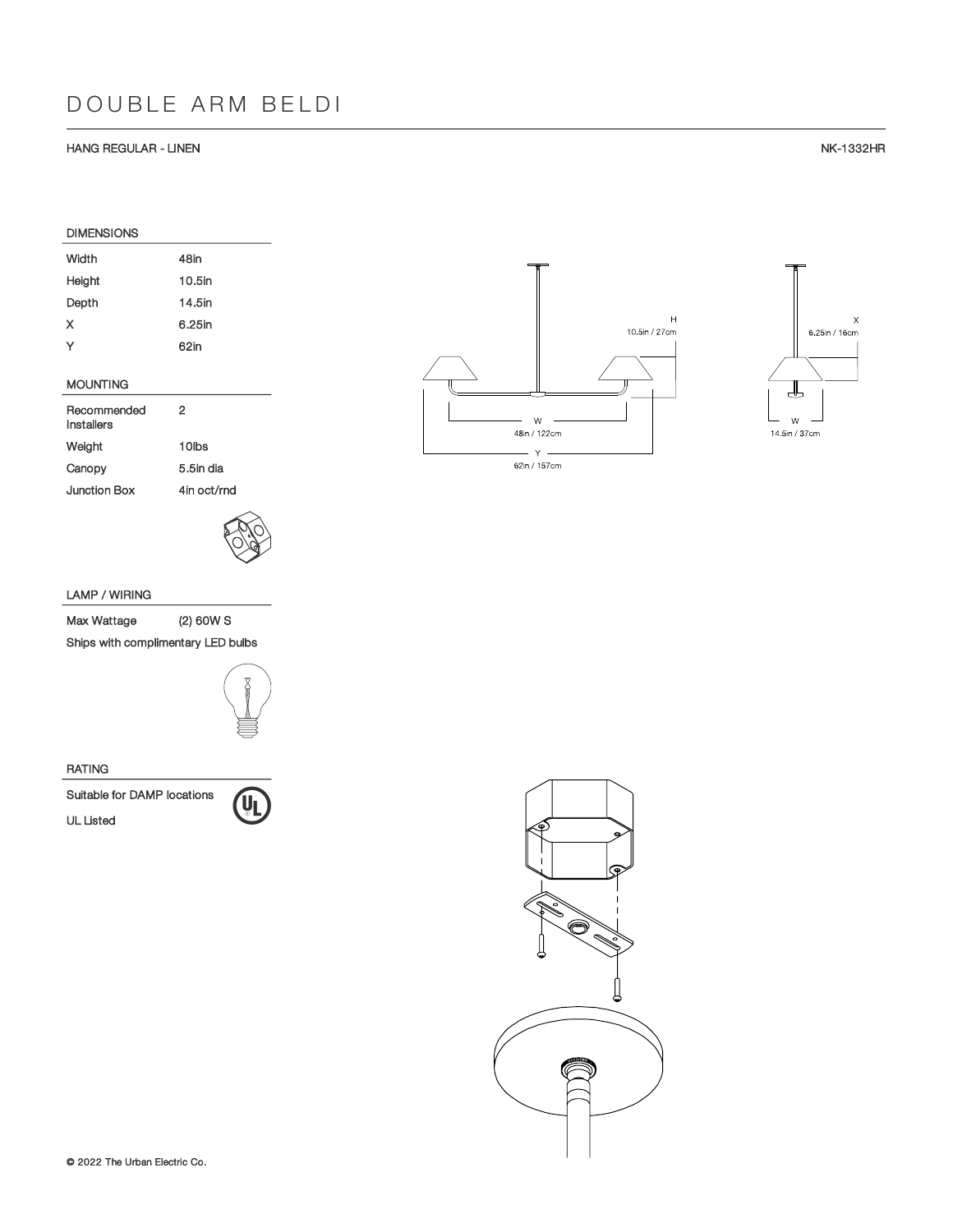#### HANG MEDIUM - METAL NK-1331HM

| <b>DIMENSIONS</b>         |           |
|---------------------------|-----------|
| Width                     | 66in      |
| Height                    | 12.75in   |
| Depth                     | 14.5in    |
| x                         | 6.25in    |
| Y                         | 80in      |
| <b>MOUNTING</b>           |           |
| Recommended<br>Installers | 2         |
| Weight                    | 12lbs     |
| Canopy                    | 5.5in dia |

Junction Box 4in oct/rnd



### LAMP / WIRING

Max Wattage (2) 60W S

Ships with complimentary LED bulbs



#### RATING

Suitable for DAMP locations<br>UL Listed







 $\bar{\mathsf{Y}}$  . 80in / 203cm

 $W$ 

66in / 168cm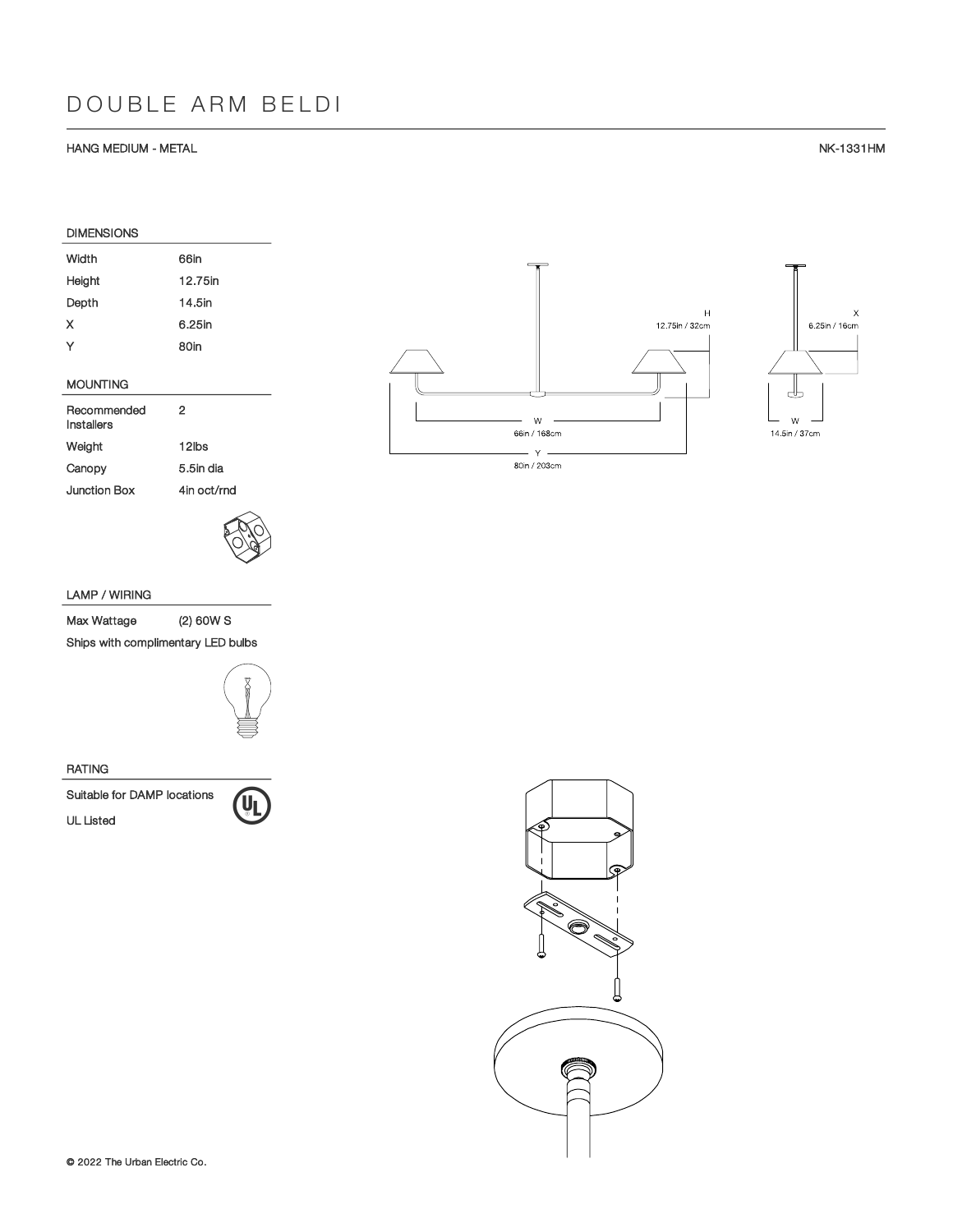#### HANG MEDIUM - LINEN NK-1332HM

 $\bar{\mathsf{X}}$ 

| <b>DIMENSIONS</b>         |           |
|---------------------------|-----------|
| Width                     | 66in      |
| Height                    | 12.75in   |
| Depth                     | 14.5in    |
| X                         | 6.25in    |
| Y                         | 80in      |
| <b>MOUNTING</b>           |           |
| Recommended<br>Installers | 2         |
| Weight                    | 12lbs     |
| Canopy                    | 5.5in dia |

Junction Box 4in oct/rnd

### LAMP / WIRING

Max Wattage (2) 60W S

Ships with complimentary LED bulbs



#### RATING

Suitable for DAMP locations<br>UL Listed





80in / 203cm

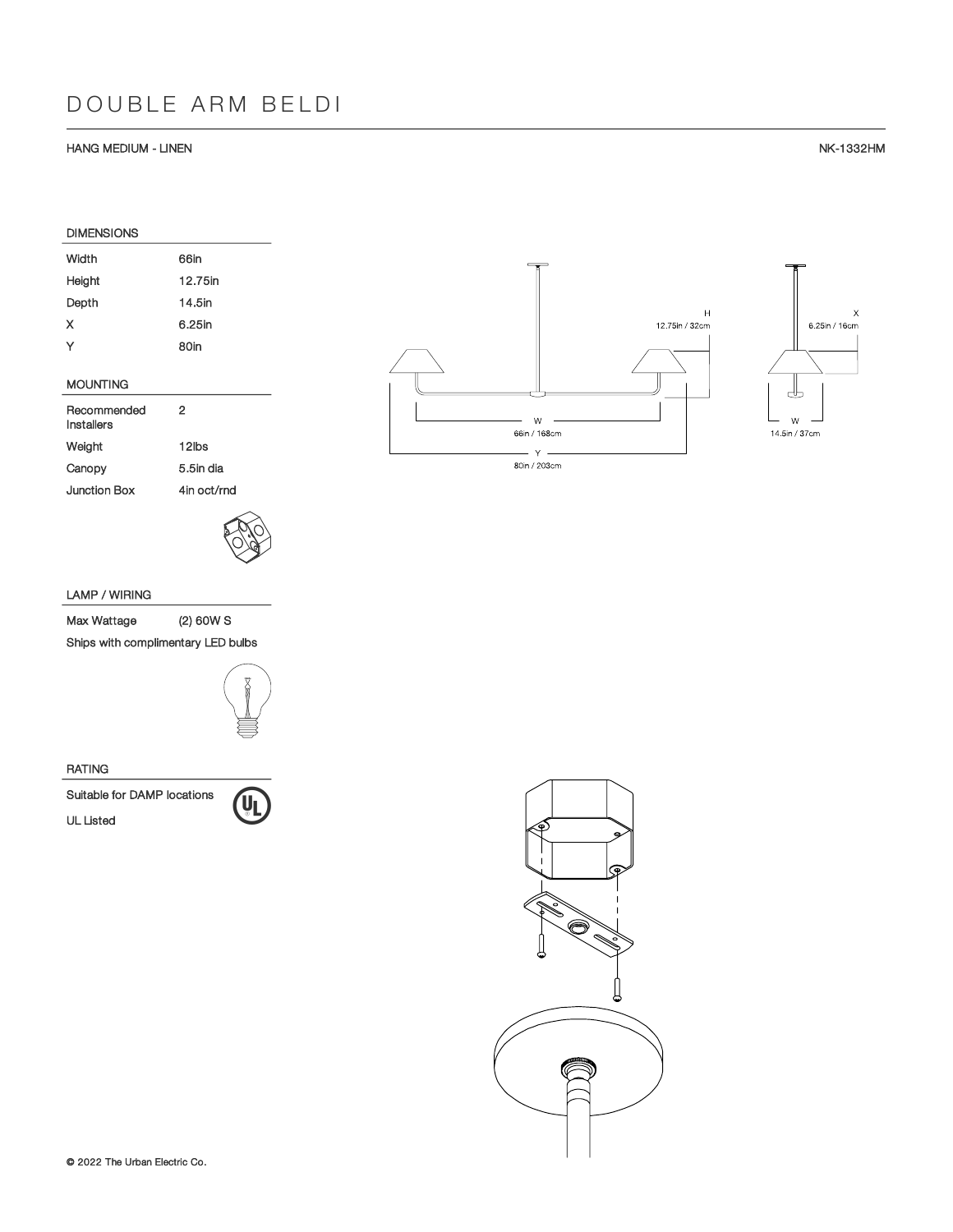#### HANG LARGE - METAL NK-1331HL

| <b>DIMENSIONS</b> |         |
|-------------------|---------|
| Width             | 82in    |
| Height            | 12.75in |
| Depth             | 14.5in  |
| x                 | 6.25in  |
| Y                 | 96in    |
|                   |         |

### MOUNTING

| Recommended<br>Installers | 2           |
|---------------------------|-------------|
| Weight                    | 13lbs       |
| Canopy                    | 5.5in dia   |
| Junction Box              | 4in oct/rnd |



## $\mathsf{H}$  $\bar{\mathsf{x}}$ 6.25in / 16cm 12.75in / 32cm ┹  $\begin{array}{c} \square \\ \square \\ \square \end{array}$  14.5in / 37cm  $\mathsf{W}$ 82in / 208cm  $Y =$ 96in / 244cm

### LAMP / WIRING

Max Wattage (2) 60W S

Ships with complimentary LED bulbs



#### RATING